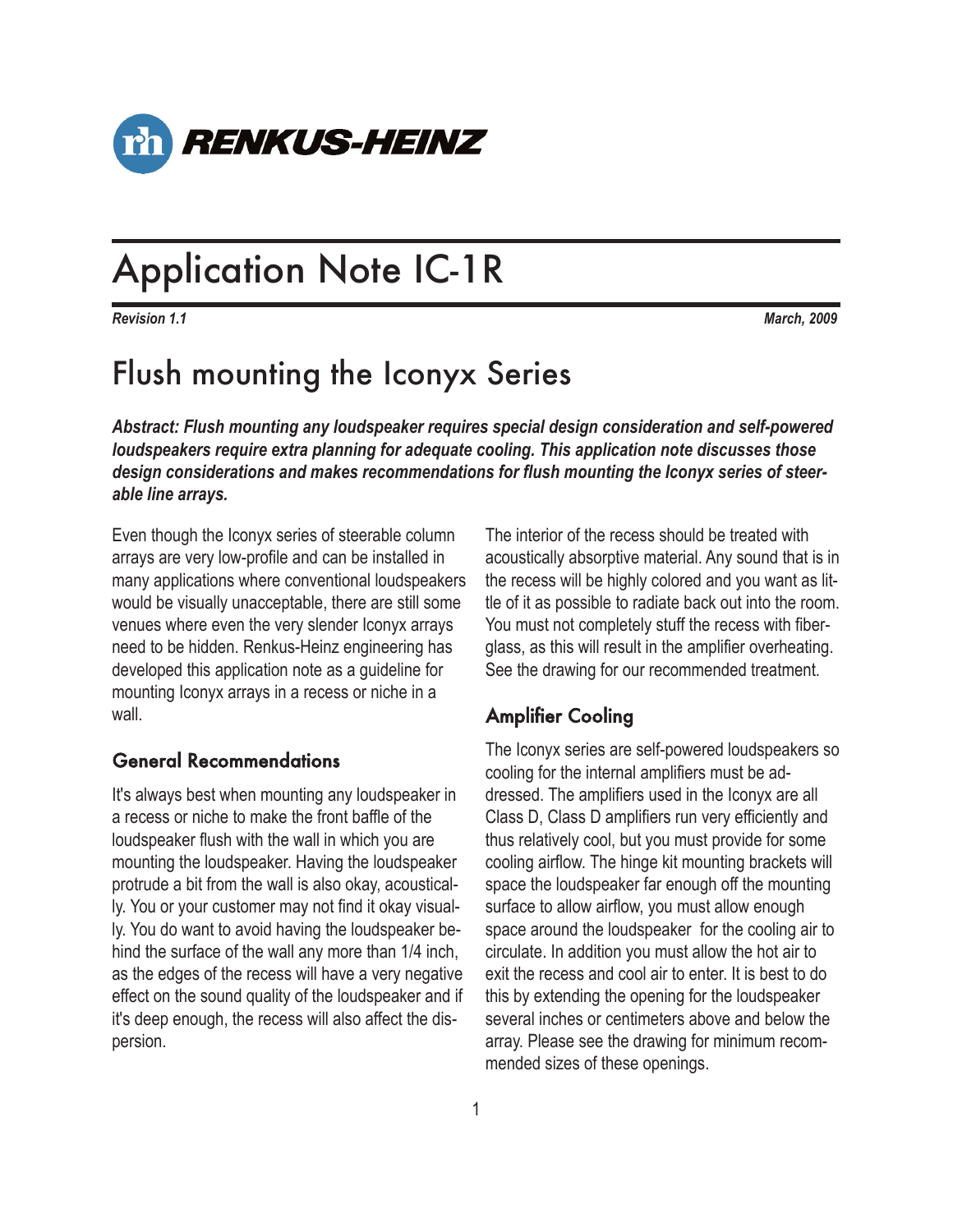These guidelines assume the loudspeaker and its recess are exposed to temperatures not exceeding normal indoor temperatures. Indoor installations should avoid sources of heat such as heating ducts and radiators, lighting fixtures, etc. If the loudspeaker is installed outdoors, you need to allow more airflow around the loudspeaker, substantially more if the installation will be exposed to full sunlight.

The cooling provided by the ventilation suggested should be sufficient for any normal operation of the loudspeakers. If, however, the loudspeakers are continuously run very close to or even into their protection limiting, the power amplifiers may eventually "thermal off." If this happens, you'll need to install fans or some other method of positive cooling, or reduce the level of the loudspeakers.

### Grill Material

For the grill material, Renkus-Heinz recommends acoustically transparent fabric specifically designed for loudspeaker use. This is available from companies such as Acoustone and Mellotone. The fabric

used to cover fiberglass acoustic panels is often not particularly transparent at high frequencies and is not recommended.

If you are covering the recess with perforated metal, use a perforation pattern that is at least 50% open. You may leave the grill in place on the Iconyx arrays if you feel it is necessary for impact resistance behind a cloth grill. If you use a metal grill, we recommend you remove the factory grill.

Check with the local fire marshal or other authority having jurisdiction, your grill fabric may have to be certified as fire resistant.

If you follow these guidelines we believe you'll have a great sounding "invisible" loudspeaker system that will remain trouble free for many years.